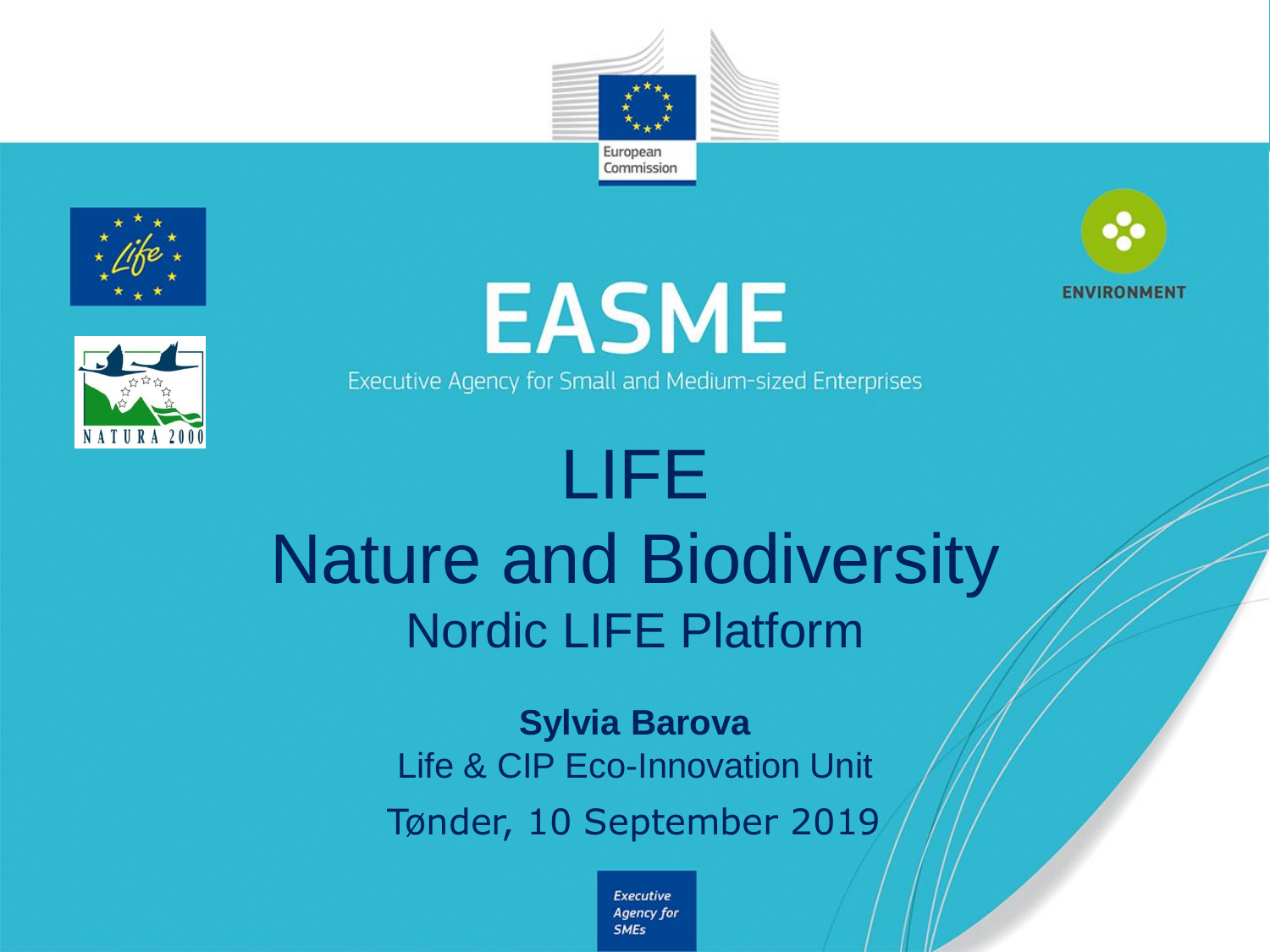

### **LIFE 2014-2020 : PRIORITY AREAS & BUDGET**

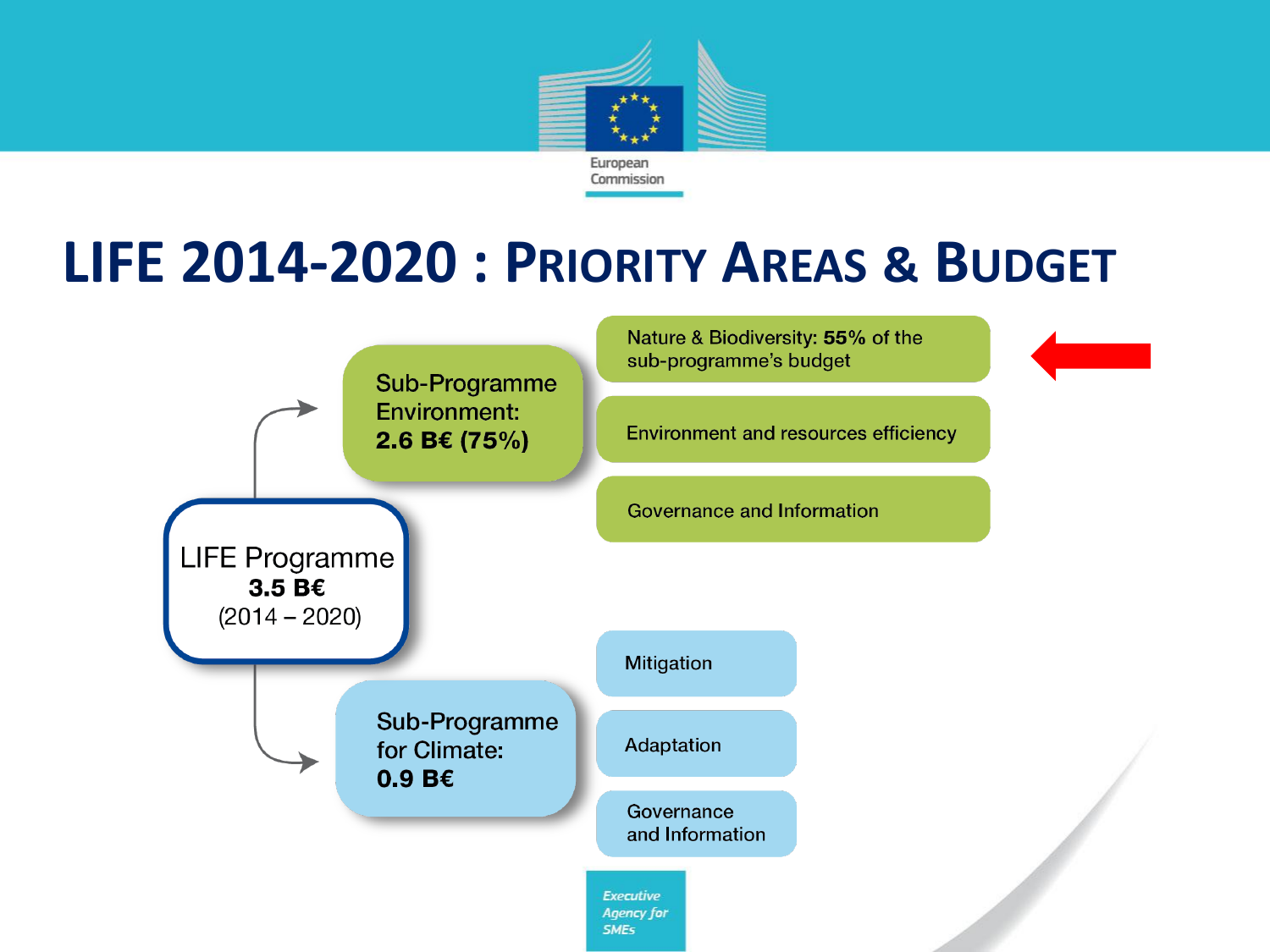

### **WHAT ARE THE OBJECTIVES OF NAT&BIO?**

LIFE Nature & Biodiversity aims specifically at contributing to the development and implementation of EU policy and legislation in the area of nature and biodiversity (see LIFE Regulation Art. 11).

- 1. LIFE **Nature** projects: activities for the implementation of the Birds and/or Habitats Directives (e.g. improving the conservation status of habitats and species of Union interest; development of the N2000 network);
- 2. LIFE **Biodiversity** projects: activities for the implementation of the Union Biodiversity Strategy to 2020 (achieving Targets 2, 3, 4 and 5)

In addition, the LIFE multiannual work programme for 2018-2020 defines project topics for each of the two sector.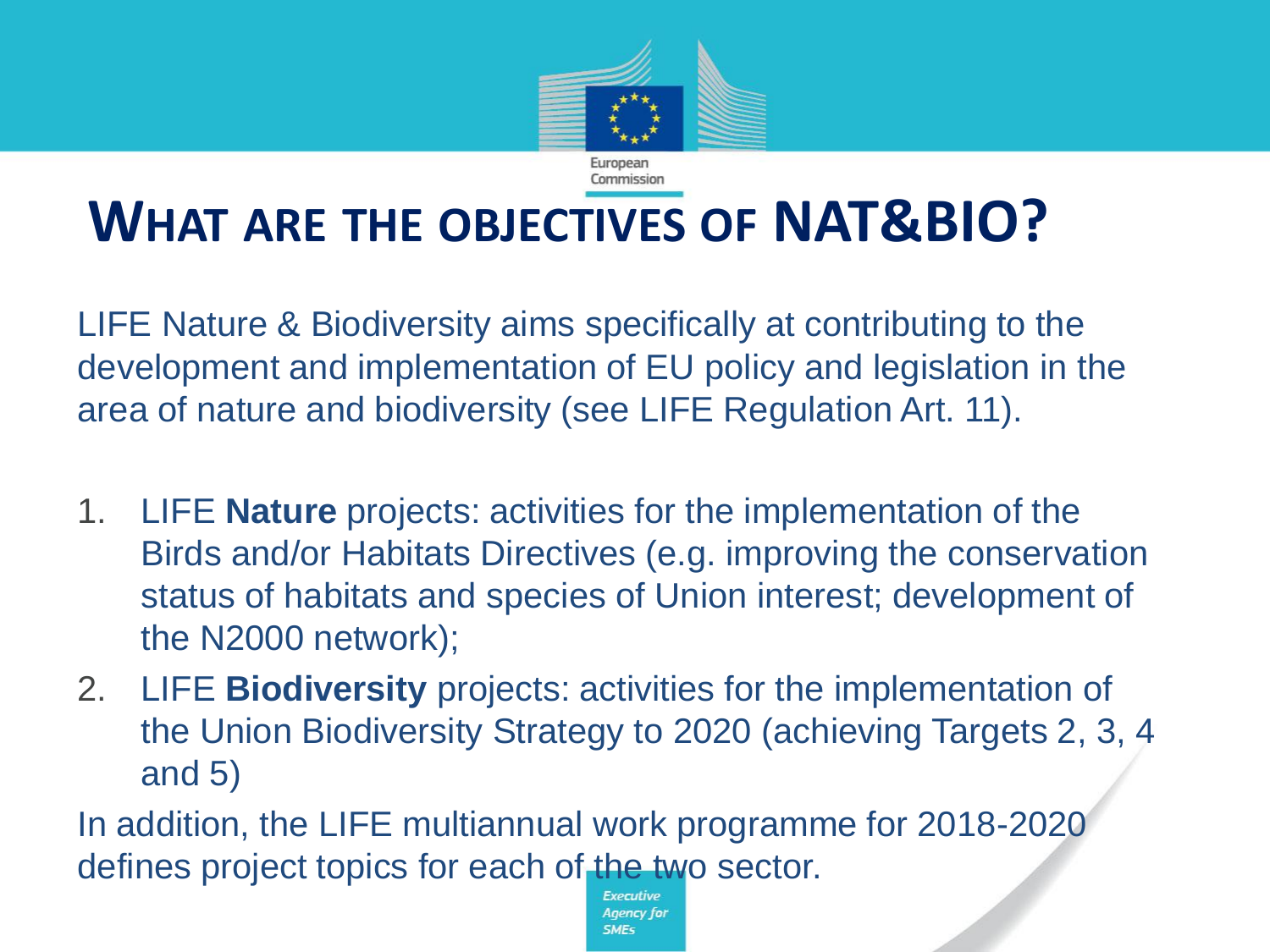

## **WHAT IS FUNDED?**

- ❖ "pilot projects": apply technique or method that has not been applied or tested before, or elsewhere; offer potential environmental or climate advantages compared to current best practice; can be applied on a larger scale to similar situations;
- ❖ "demonstration projects": put into practice, test, evaluate and disseminate actions, methodologies or approaches that are new or unknown in the specific context of the project, such as the geographical, ecological, socio-economic context, and that could be applied elsewhere in similar circumstances;
- ❖ "best practice projects": apply appropriate, cost-effective, state-ofthe-art techniques, methods and approaches taking into account the specific context of the project.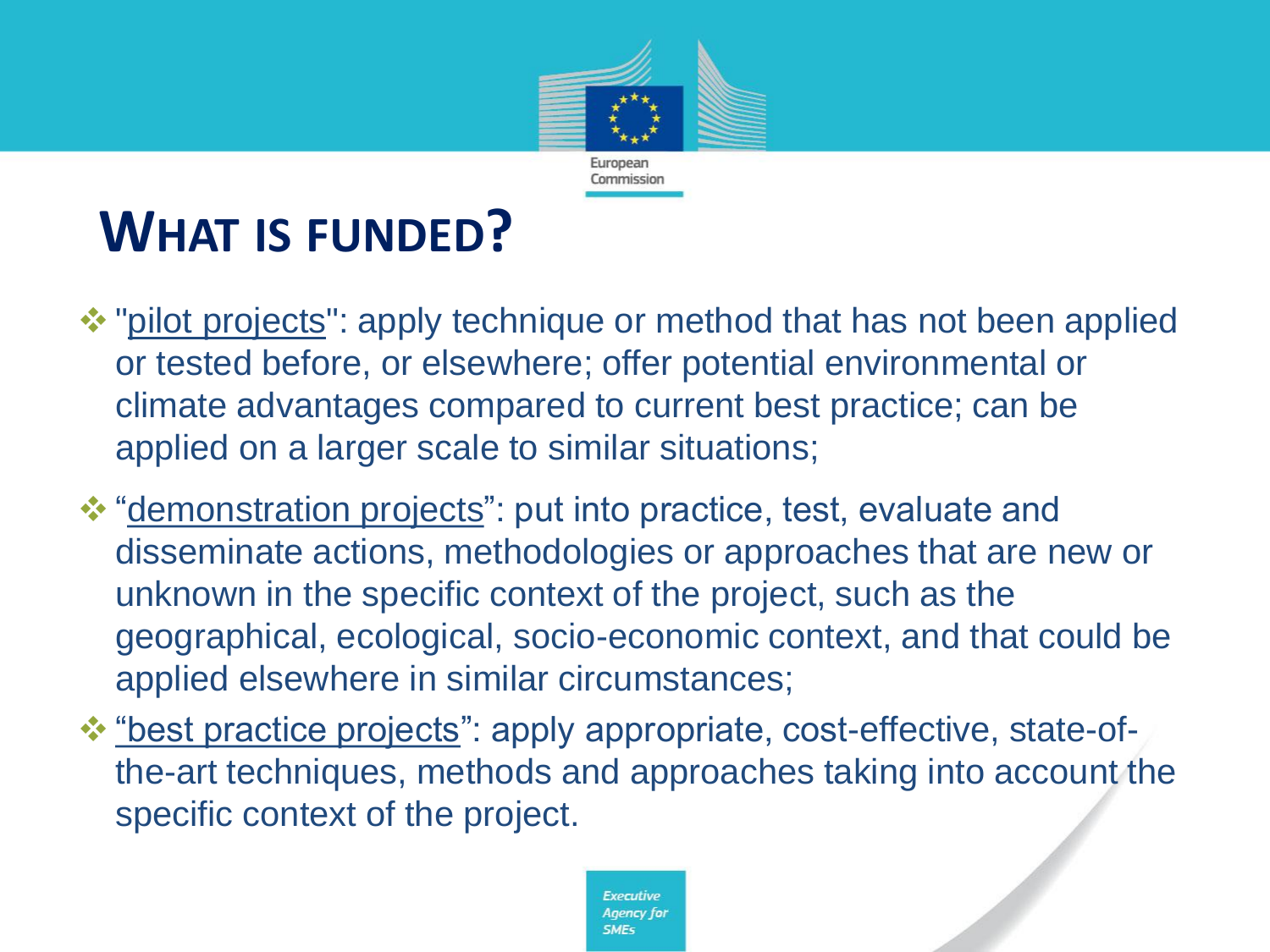

### **LIFE UNIT NAT&BIO TEAM**



Simona Bacchereti



Maja Mikosinska Mana Klenovsek Sylvia Barova



Ana Klenovsek





Anita Fassio



Rosemarie Hingsamer



Manuela Osmi



**Sarunas Zableckis**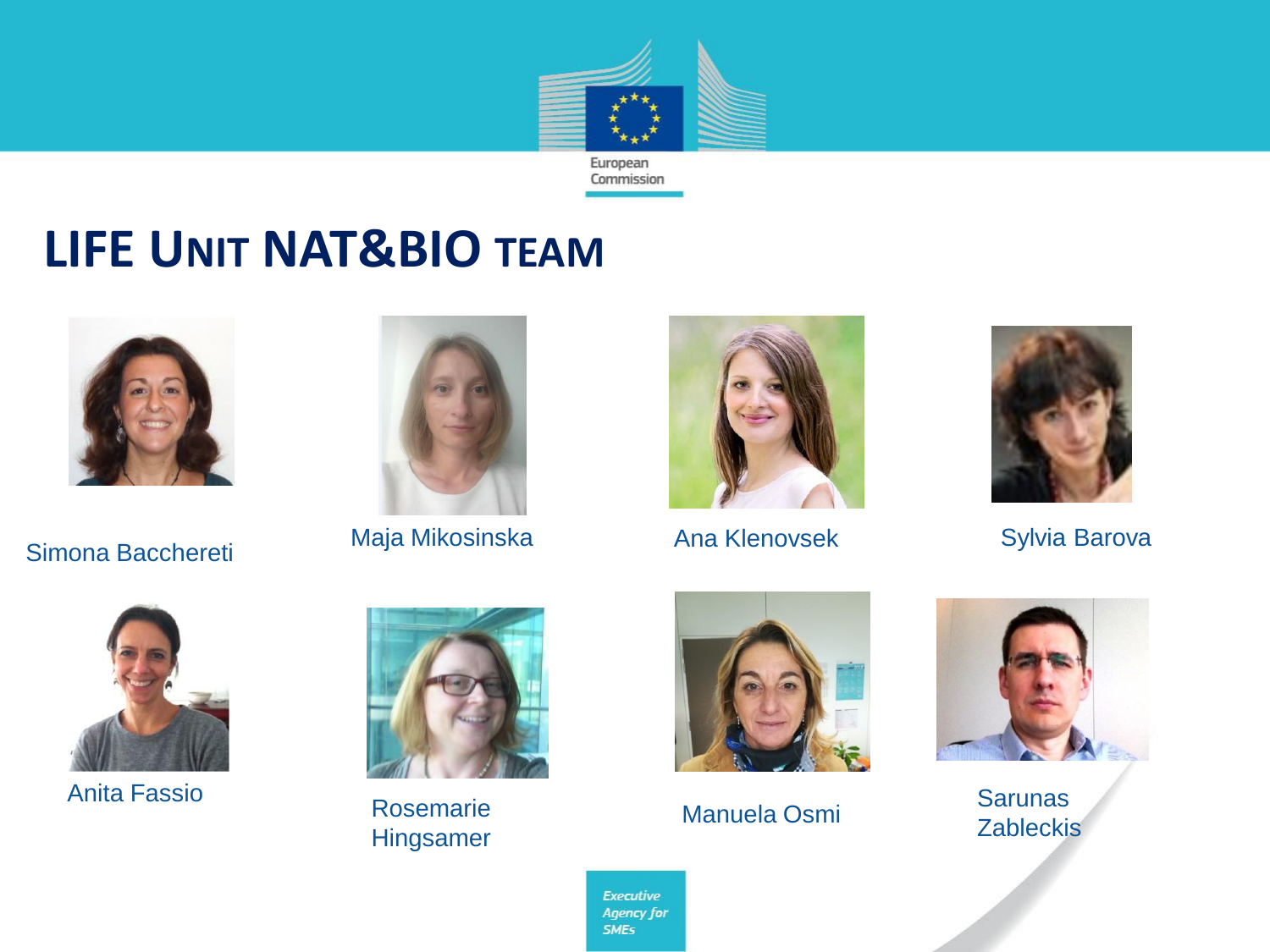

#### PROGRAMME FOR THE ENVIRONMENT & CLIMATE ACTION (LIFE 2021-2027)

#### **Building on 25 years of success:**

- Total budget of €5.45  $billion = an increase of$ almost €2 billion from the present LIFE
- Reinforcing the programme's strengths
- **EXECUTE:** Improving coherence, efficiency and effectiveness

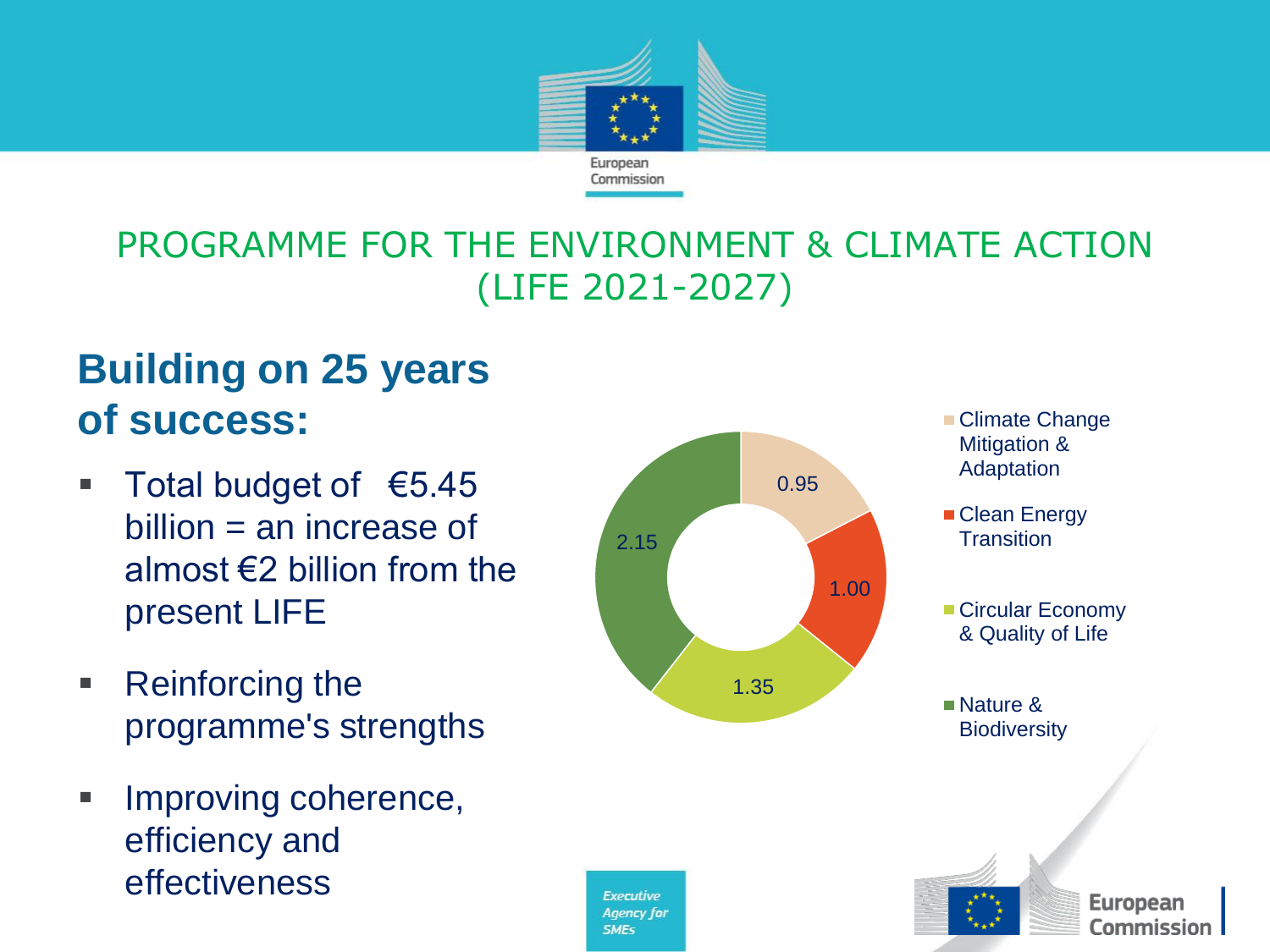

#### Standard Action Projects ('traditional projects'):

- **-** develop, demonstrate and exchange innovative methods for meeting environmental and climate objectives
- **Examplement best practice in relation to nature and biodiversity**
- ▪contribute to better environment and climate governance
- ➢Beneficiaries: any legal entity public, private, NGO.

Mostly granted through a bottom-up approach focussed on generating high quality applications with a focus on EU added value and replicability

**Possibility for dedicated calls** 

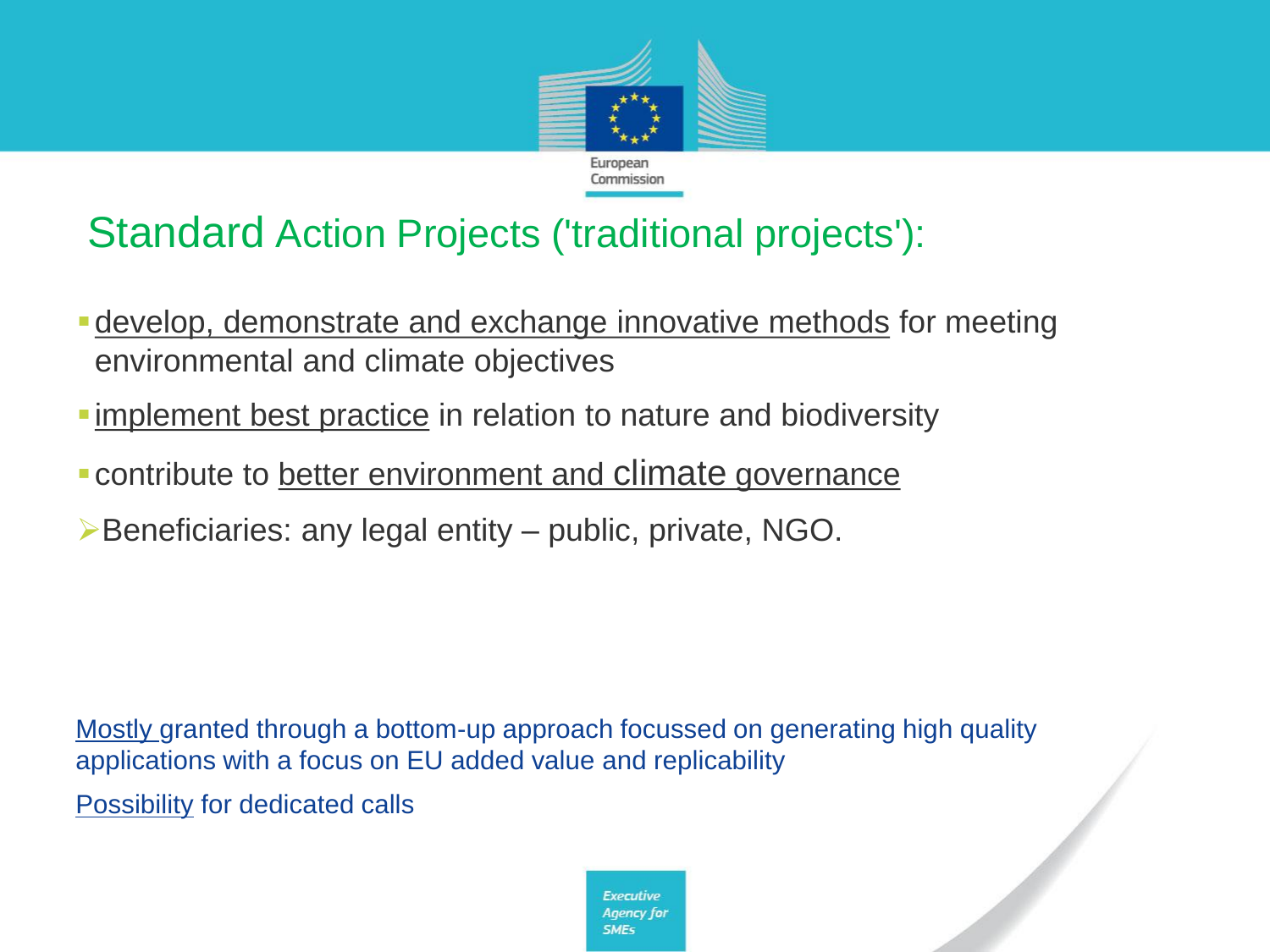







### Strategic Integrated Projects (SIP):

Compliance support tools for catalysing implementation of key environmental and climate plans and strategies

- •Based on pilot experience under the present programme
- •Must mobilise and coordinate finance from other sources for complementary actions
- •Present focus: RBMPs, Air Quality plans and plans required by the waste framework directive. Intention to broaden scope to address plans required under additional directives.
- •Not for the Nature and Biodiversity sub-programme

Beneficiaries: competent authority for the plan, in partnership with relevant stakeholders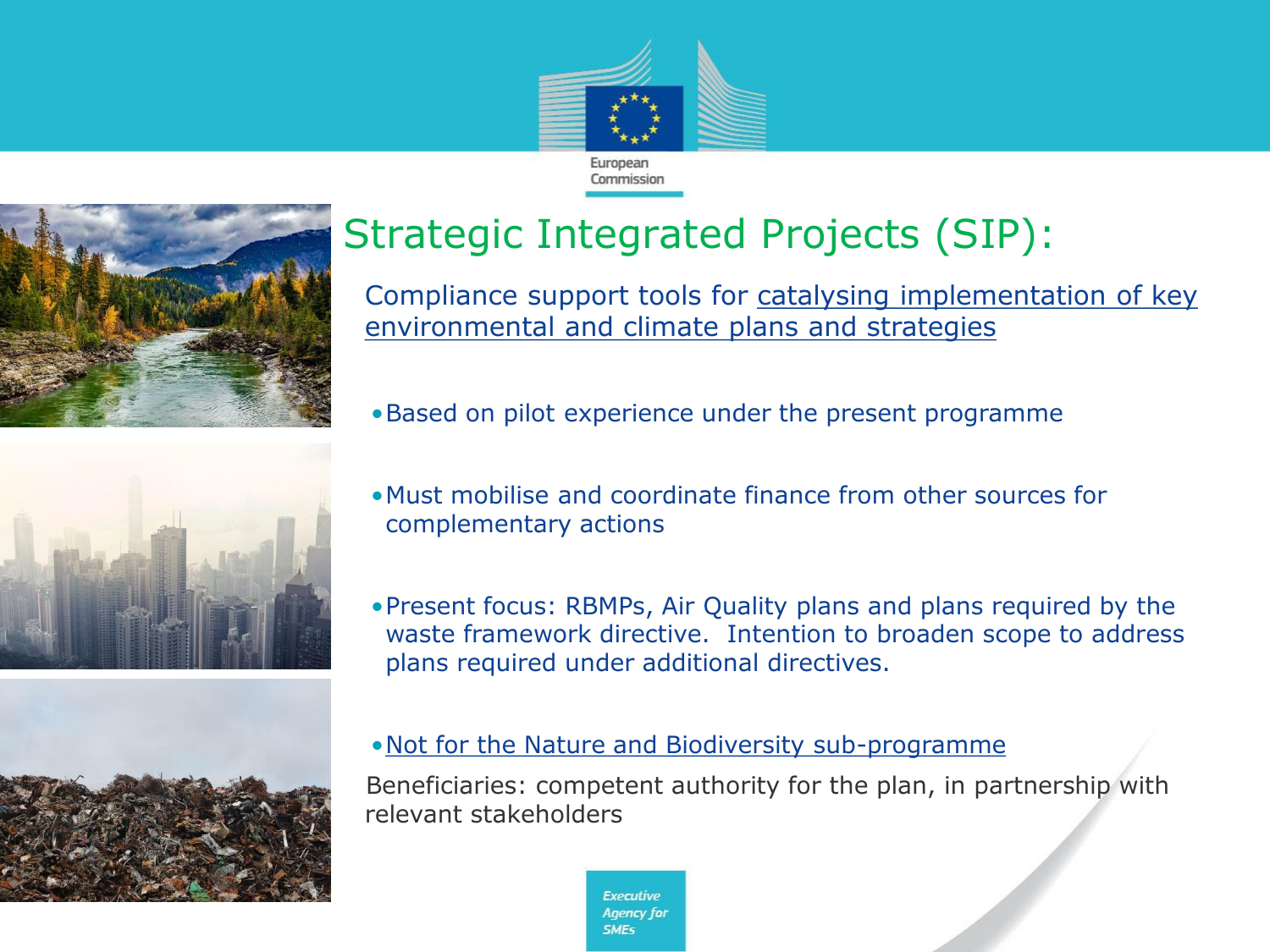



#### Strategic Nature Projects (SNaPs):

- Mainstreaming of nature and biodiversity into other policies and programmes through coherent programmes of actions in the Member States, including institutional support
- Particular, but not exclusive, focus on Priority Action Frameworks (PAF)
- Aim to cover all Member States, from the start of Multifinancial Framwork

Beneficiaries: competent nature/biodiversity authorities, in partnership with relevant stakeholders (possibly also some transborder SNaPs)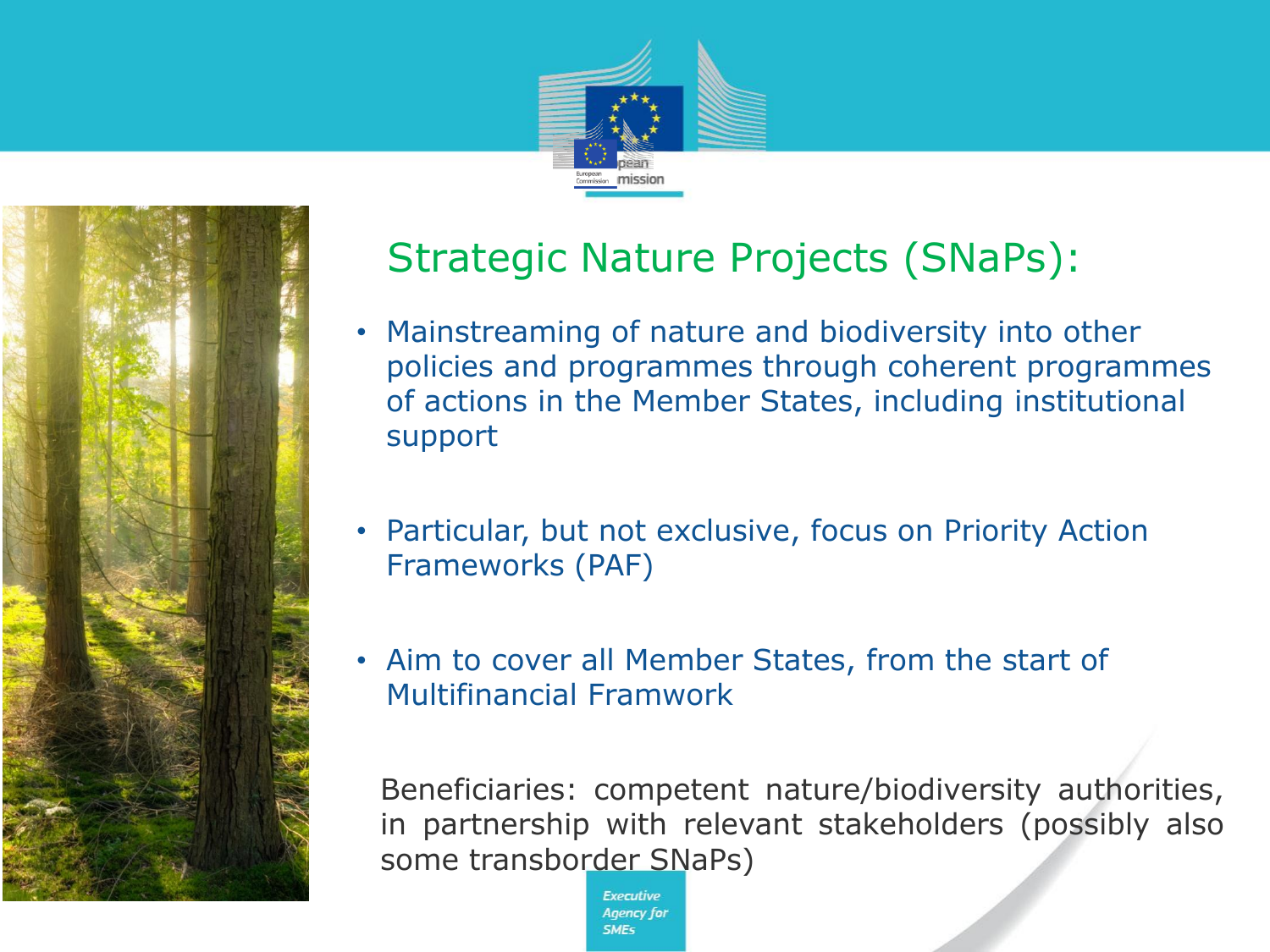

#### Components of Strategic Nature Projects (SNaP):







- Institution building for mainstreaming and integration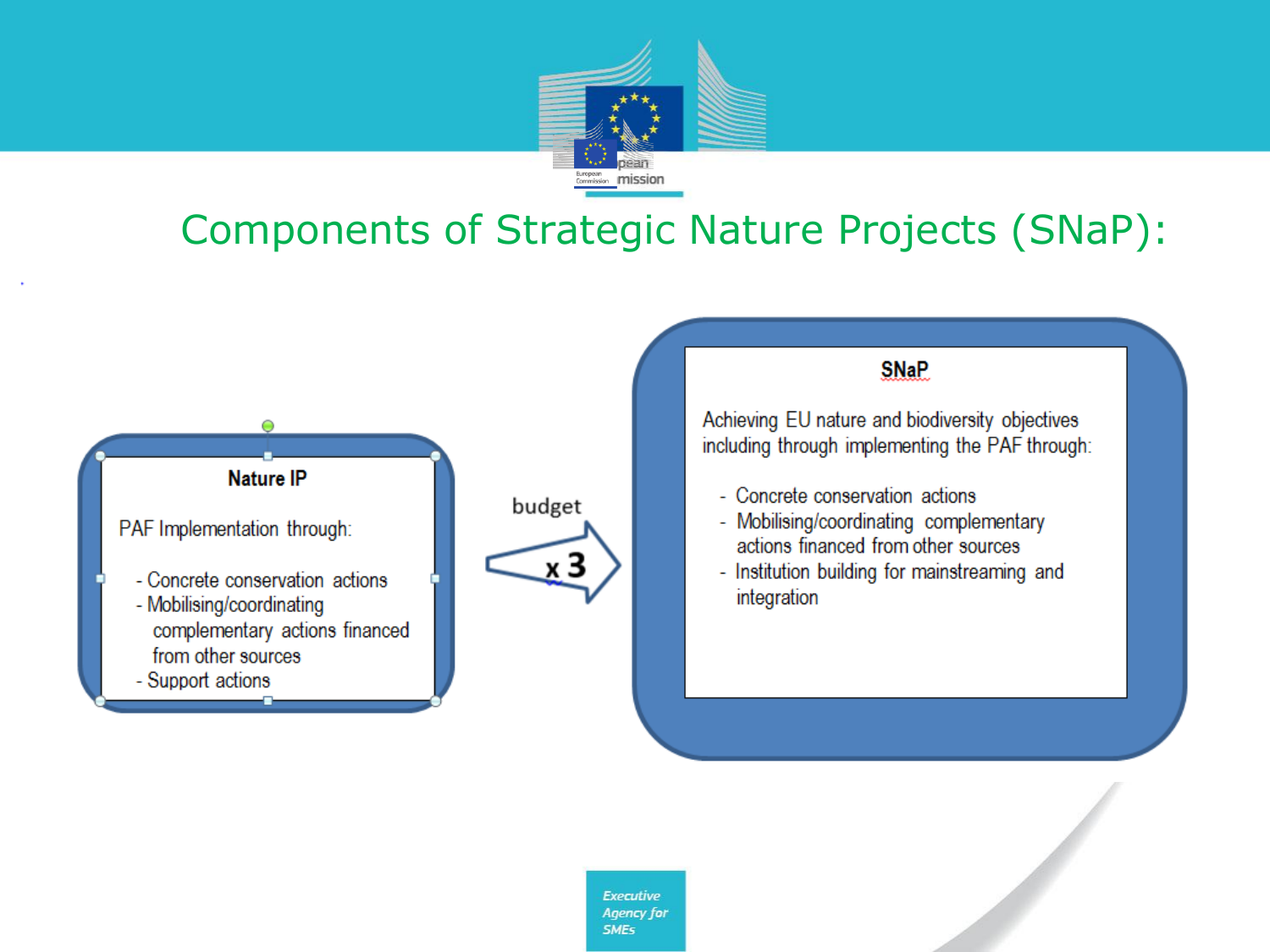



#### Technical Assistance Projects:

Support for replication and upscaling of successful methods for addressing environmental and climate objectives:

- •- Project preparation (including for LIFE SIPs)
- •- Business Plans
- •- Targeting diffusion of results

Beneficiaries: any legal entity – public, private, NGO.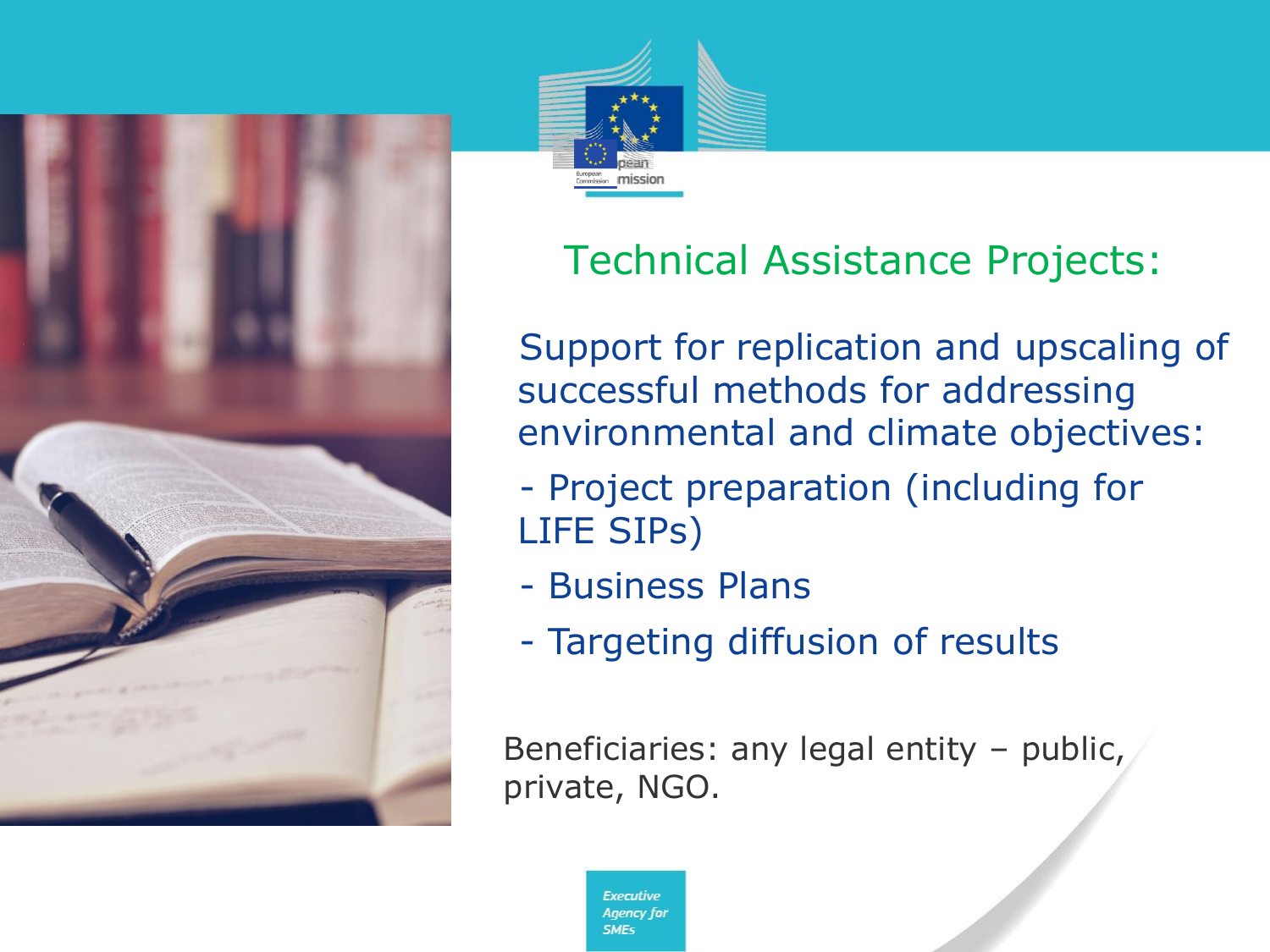

#### NGO Operating Grants:

Support for the work programme of EU level NGOs active in climate and environment.

•-> good environmental governance